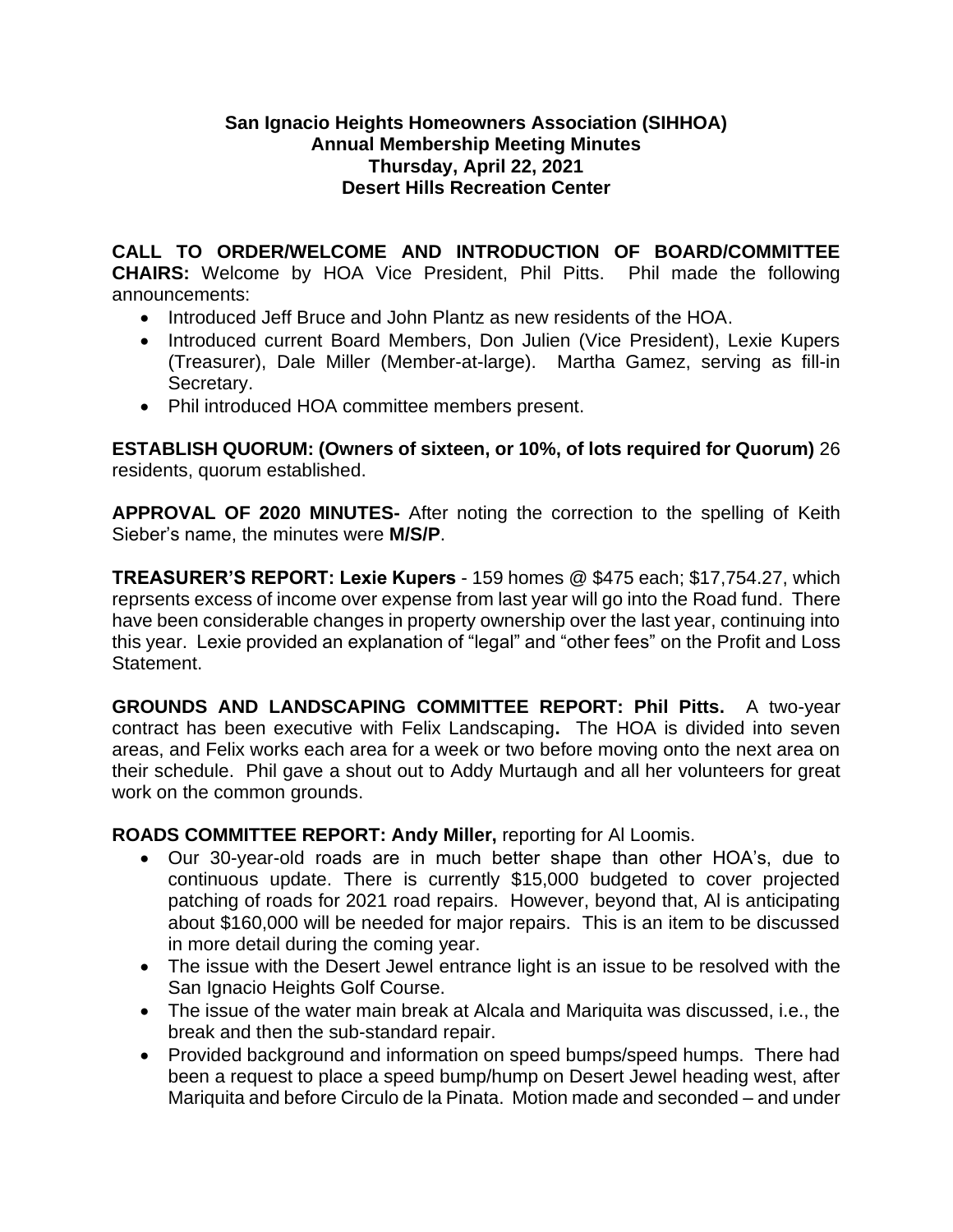discussion, Ron Magnuson spoke in support of the motion, Jeff Bruce, Dave Fenner, Rick Roberts, Lexie Kupers and Rick Lupu spoke against. The motion was defeated. **(M/S/F)**

• The issue was raised about the double-axel trucks (garbage collection) that contributed to the deteriorating road conditions in the HOA. All will check with Republic, as they had previously committed to not using double-axel vehicles.

**SPECIAL COMMITTEE - ENFORCEMENT REPORT: Don Julien.** For a variety of reasons, exacerbated by the legal issues and expenses incurred in the previous year regarding view obstructions and the many "parking" issue complaints, the Board spent a lot of time looking at the CC&Rs and the HOA Bylaws.

Don provided comprehensive summary of a webinar he participated in presented by the Green Valley Council. The webinar discussed non-compliance issues, CC&R's (where there at two choices: enforce or amend), the Fair Housing Act at its influence over CC&R's, the difficulties in amending the CC&R's, Board limitations, reasonable accommodations for people in a protected class, e.g., disabled persons. A full copy of Don's report is available upon request.

**AUDIT COMMITTEE REPORT: Lexie Kupers.** A Financial Review of the books and records of the HOA has been performed by an outside source. Our records satisfy all requirements and were approved.

**VOLUNTEER LANDSCAPING COMMITTEE REPORT: Addy Murtaugh**. Addy summarized the purpose and the accomplishments of the committee over the past year. Some of those accomplishments are the efforts at maintaining the entrance at Desert Jewel and Camino del Sol – and the improvements at the entrance to Emelita from Desert Jewel. Their efforts are on-going – and appreciate more volunteers and donations of plants and gravel.

**BOARD ELECTIONS –** the only two volunteers to serve on the board were John Plantz and Dave Fenner, who were unanimously elected. **M/S/P**

## **MEMBER PARTICIPATION TIME**

• Carol Willie expressed her appreciation for the Board Members in recognition of the work they do.

**ADJOURNMENT -** by SIHHOA President Phil Pitts

Board Caucus followed the meeting to appoint Don Julien as HOA President, Phil Pitts as HOA Vice-President. Lexie Kupers will remain as Treasurer. After further discussion, it was agreed that John Plantz will take the office of Member-At-Large – and Dave Fenner will become Secretary. (Martha Gamez, past Secretary, and Lexie Kupers agreed to assist Dave in his new role.